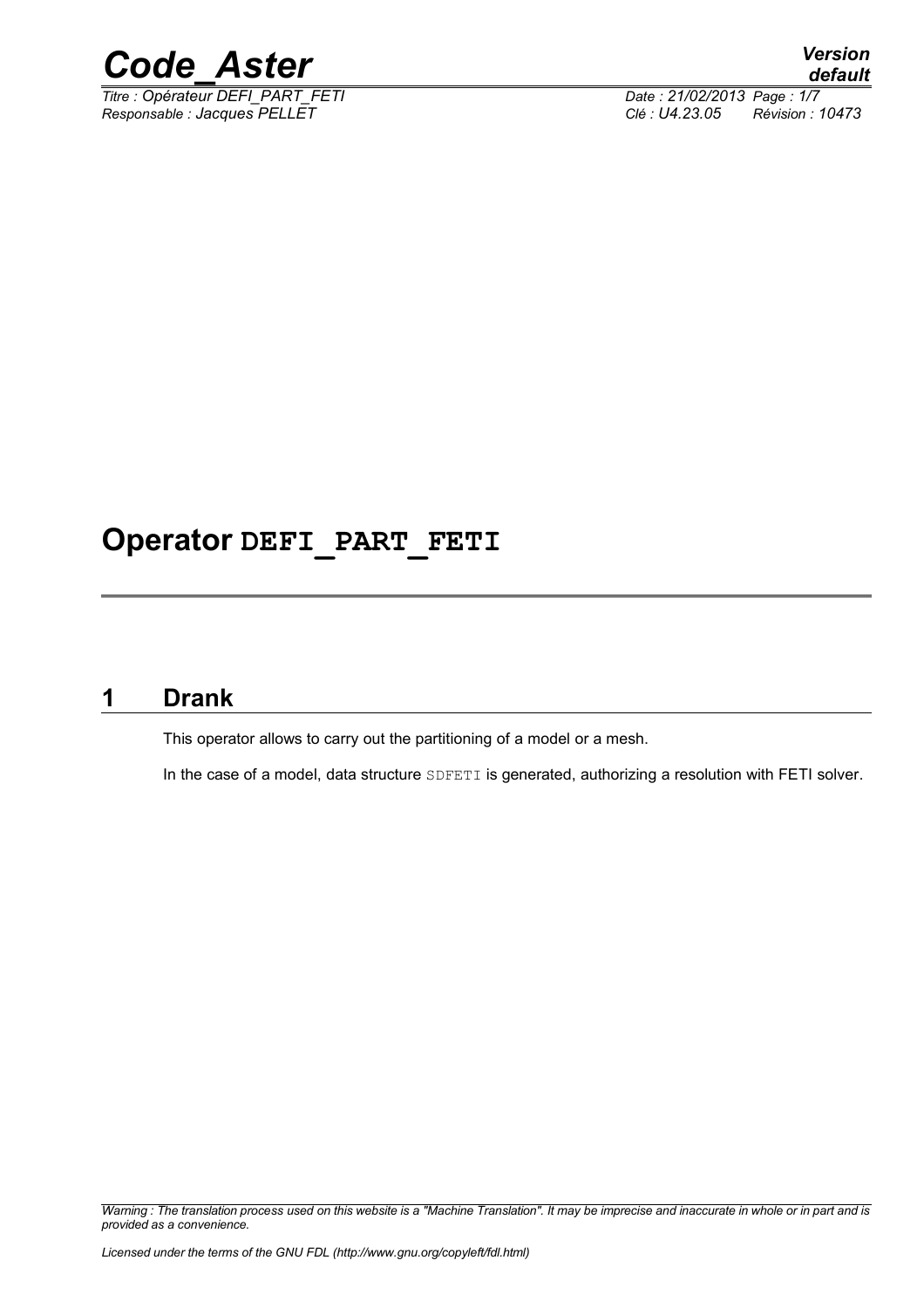*Titre : Opérateur DEFI\_PART\_FETI Date : 21/02/2013 Page : 2/7 Responsable : Jacques PELLET Clé : U4.23.05 Révision : 10473*

# **2 Syntax**

2

|                | SDFETI = DEFI PART FETI $($        |                                                                                                                                             |                                |
|----------------|------------------------------------|---------------------------------------------------------------------------------------------------------------------------------------------|--------------------------------|
|                | ◆/MAILLAGE=maillage                | $\mathbf{r}$                                                                                                                                | [mesh]                         |
|                | / MODELE=modèle                    | $\pmb{r}$                                                                                                                                   | [models]                       |
|                | NBPART=nbpart                      |                                                                                                                                             | $[1]$                          |
|                | $\Diamond$ METHODE=/               | "SCOTCH"<br>/<br>"PMETIS"<br>/"KMETIS"                                                                                                      | [DEFAULT]                      |
|                | ♦<br>LOGICIEL=                     | `chemin.exe' [TXM                                                                                                                           | $\Box$                         |
|                |                                    | $\begin{minipage}{.4\linewidth} \textit{NOM\_GROUPE\_MA=}/ & \textit{``} & \textit{SD''}, & \textit{[DEFAULT]} \end{minipage}$<br>ngma [TXM | 1/<br>$1 \circ$                |
|                |                                    | TRAITER BORDS=/ "YES" [DEFAULT<br>" NON $\Diamond$                                                                                          | $\frac{1}{2}$                  |
|                |                                    | CORRECTION CONNEX=/ $\degree$ NON" [DEFAULT<br>YES" ♦                                                                                       | ] $/$ $\sp{v}$                 |
|                | GROUPAGE= F                        | $(\bullet)$<br>GROUP MA= grma, [l gr maille<br>♦                                                                                            | $\left  \ \right\rangle$ ,     |
|                | $=$ F EVALUATING ( $\blacklozenge$ | GROUP $MA = \text{grma}$ , [L $gr\_maille$ ] $\Diamond$<br>POIDS= $/ p$ , [I<br>1)<br>$\lambda$                                             | $\frac{1}{2}$                  |
|                |                                    | NOM GROUPE MA BORD=ngmab [TXM                                                                                                               | $1 \circ$                      |
|                | EXCIT= F                           | $(\Diamond$<br>CHARGE                                                                                                                       | char_meca or char_cine_meca,), |
|                |                                    | $\Diamond$                                                                                                                                  |                                |
| $\overline{c}$ | $INFO= / 1$                        | DEFAULT                                                                                                                                     | $\vert$ /                      |
|                |                                    | $\big)$<br>$\mathbf{r}$                                                                                                                     |                                |

**Operands**

*Warning : The translation process used on this website is a "Machine Translation". It may be imprecise and inaccurate in whole or in part and is provided as a convenience.*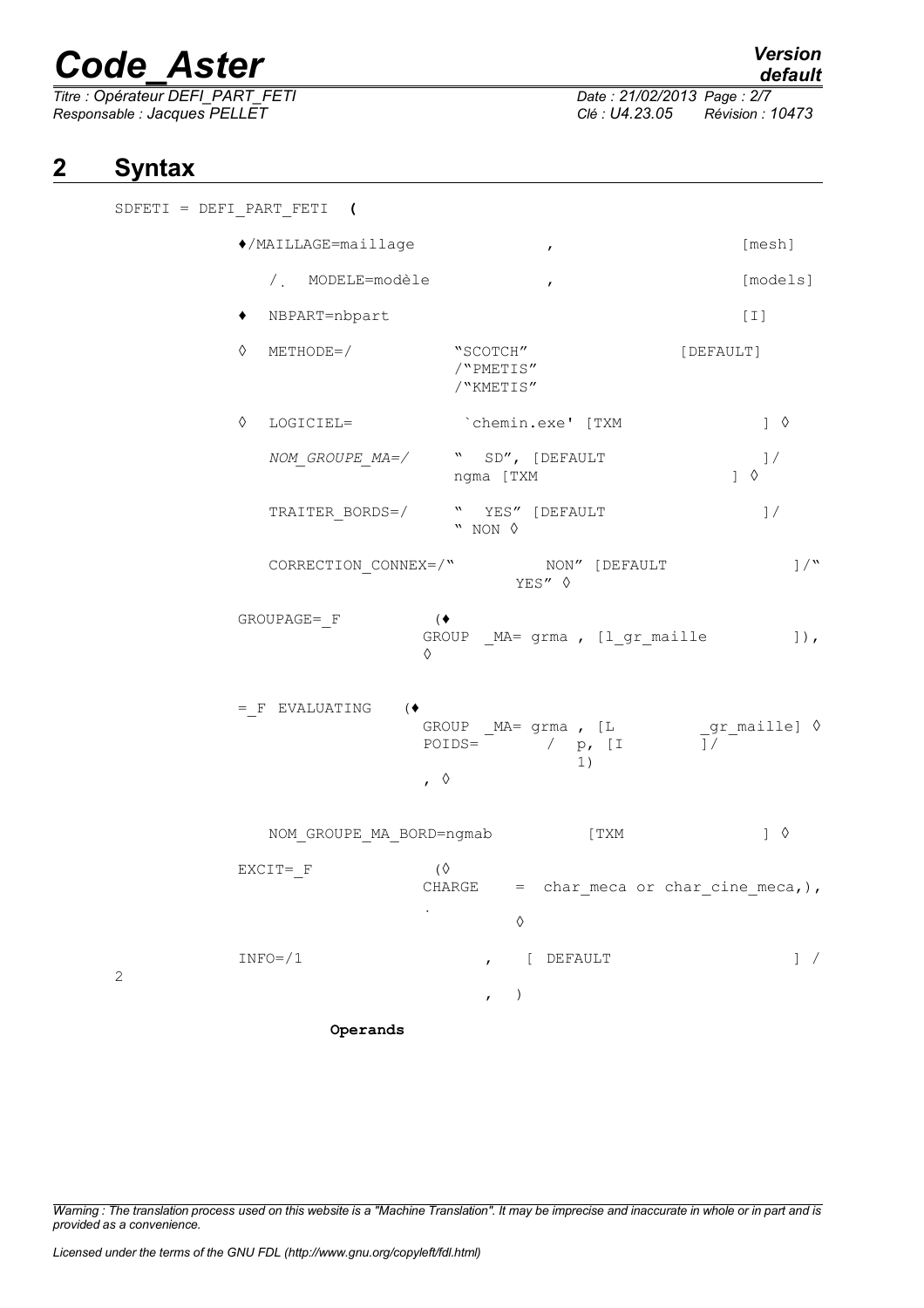*Titre : Opérateur DEFI\_PART\_FETI Date : 21/02/2013 Page : 3/7*

*Responsable : Jacques PELLET Clé : U4.23.05 Révision : 10473*

# **3 Operand**

#### **3.1 MAILLAGE ♦**

/MAILLAGE=maillage Name

of the partition mesh. In this case,

data structure SDFETI N" is not generated. The computation with FETI solver is thus not possible. Operand

# **3.2 MODELS /**

MODELS = modèle Name

of the partition model. In this case,

data structure SDFETI is generated, authorizing a resolution with FETI solver Operand

# **3.3 METHODE ◊**

METHODE = " SCOTCH" " PMETIS" " KMETIS" Makes it possible

to define the partitionnor used. Mongrel

is developed by G. Karypis and V. KUMAR at the university from Minnesota, in Mineapolis: http://www-users.cs.umn.edu/~karypis/metis [Two](http://www-users.cs.umn.edu/~karypis/metis)

algorithms are available. Scotch tape

is developed at the University of Bordeaux-I by F. Pellegrini: http://www.labri.fr/Perso/~pelegrin/scotch/scotch\_fr.html **[Operand](http://www.labri.fr/Perso/~pelegrin/scotch/scotch_fr.html)** 

# **3.4 LOGICIEL ◊**

LOGICIEL=chemin.exe This

command is optional. If it is omitted, the executable ones will be taken in the directory of the tools of Aster. If it is present, then it defines the complete path towards the executable one of the partitionnor, on the object computer. Note:

**She**

*is taken into account only for the METIS method because SCOTCH is integrated into Code\_Aster in the shape of a library at the compile time. Operand*

#### **3.5 NBPART ♦NBPART**

= nbpart Many

subdomains wished by the user. The number of subdomains is an integer equal to or higher than 2. Definite

*Warning : The translation process used on this website is a "Machine Translation". It may be imprecise and inaccurate in whole or in part and is provided as a convenience.*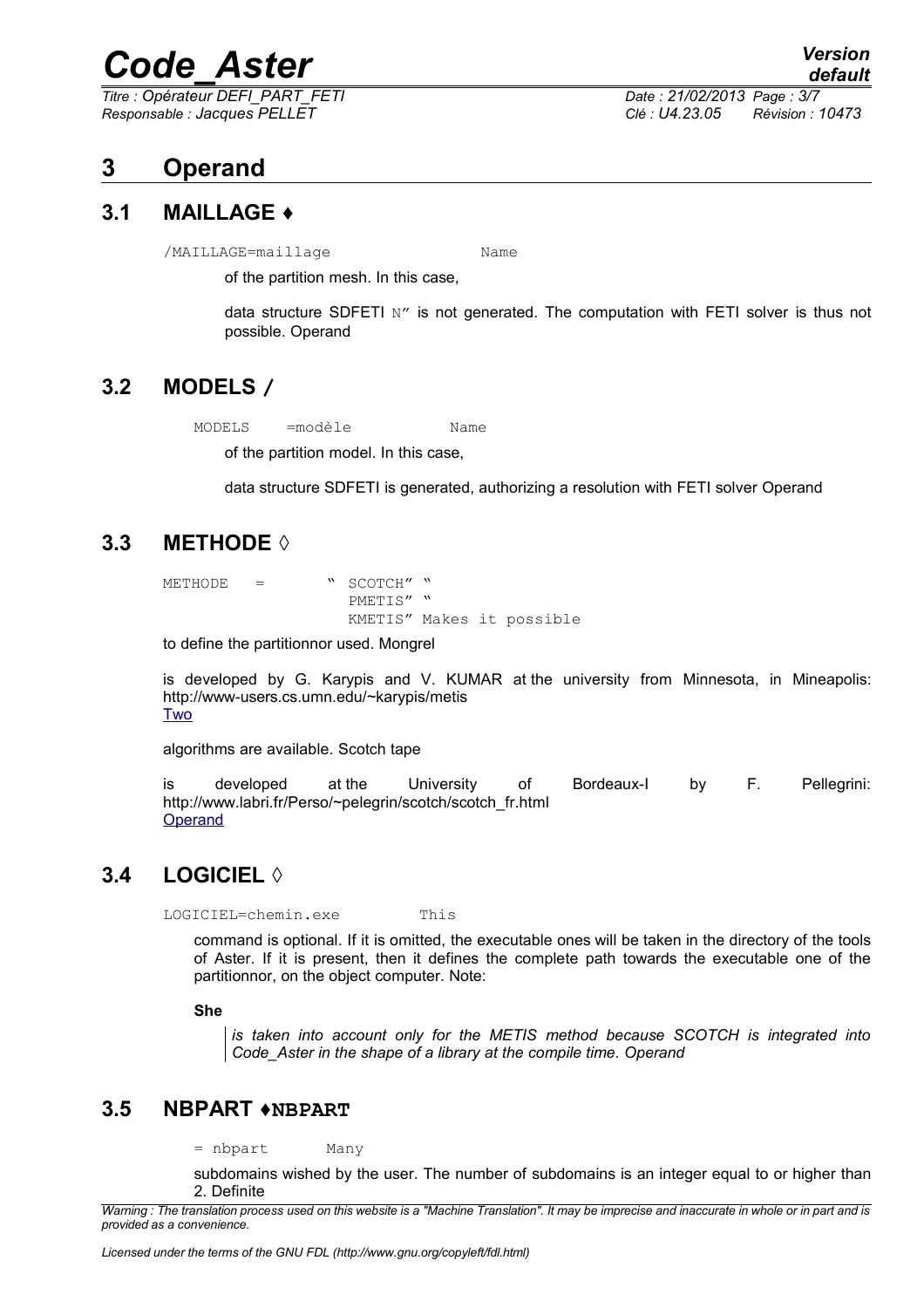

*Titre : Opérateur DEFI\_PART\_FETI Date : 21/02/2013 Page : 4/7 Responsable : Jacques PELLET Clé : U4.23.05 Révision : 10473*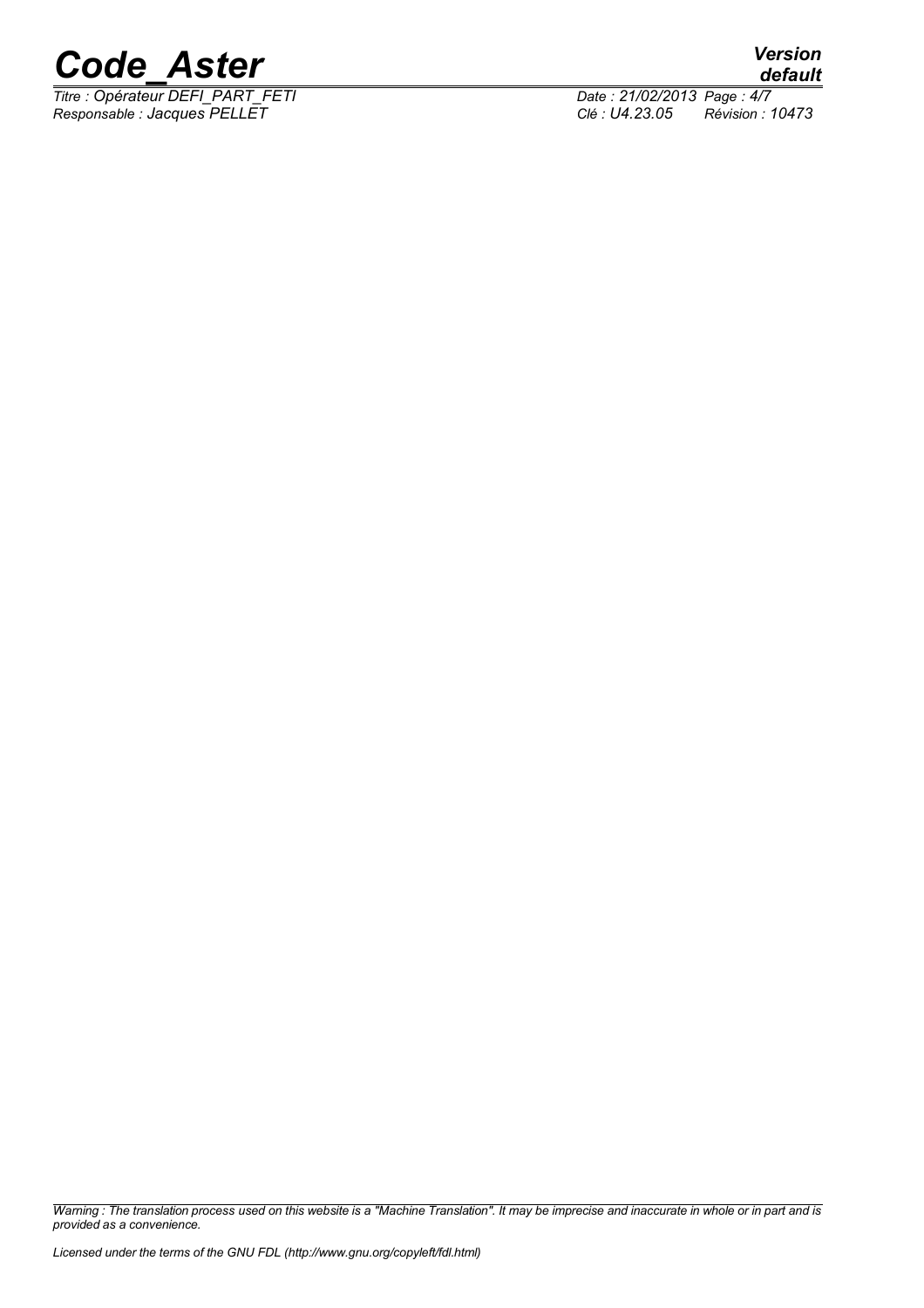*Titre : Opérateur DEFI\_PART\_FETI Date : 21/02/2013 Page : 5/7 Responsable : Jacques PELLET Clé : U4.23.05 Révision : 10473*

*default*

#### **3.6 operand NOM\_GROUP\_MA**

◊NOM \_GROUP\_MA=ngma

the prefix of the names of the mesh groups defining the subdomains. By default, this one is "SD". Operand

### **3.7 TRAITER\_BORDS ◊TRAITER**

\_BORDS=/"YES "/"NON " Makes it possible

to carry out a particular processing with meshes of edges (with the meaning geometrically include in another mesh) before partitioning: those are withdrawn from the partition mesh then reinjected after partitioning. This processing allows bearing certain difficulties of the partitionnor, who can in certain cases separate a mesh from edge of his mesh father. Operand

#### **3.8 CORRECTION\_CONNEX ◊CORRECTION**

\_CONNEX=/"YES "/"NON

" not

- connexity of a subdomain can generate difficulties convergence of seeing plantings of the algorithm of resolution of FETI. Option

CORRECTION\_CONNEX makes it possible to check the connexity of the subdomains. In the case of one or several subdomain NON-related, of under additional fields is generated from each NON-related block. The subdomains thus obtained can be unbalanced in terms of many elements. Operand

#### **3.9 GROUPAGE ◊ GROUPAGE**

 $=$   $F$  ( GROUP

 $MA=$  grma ,), Makes it possible

to generate a partitioning in which meshes mesh group "grma " will be obligatorily placed in the same subdomain. Operand

#### **3.10 EVALUATING ◊POIDS**

MAILLES= F ( GROUP

\_MA= grma , POIDS  $= p, \qquad \qquad$ ), By default

, all meshes have a weight of 1. This factor key word allows meshes to assign to definite by a mesh group a weight given by the user. This option makes it possible to generate subdomains of which the number of meshes is not equivalent. One of the interests is to be able to generate smaller subdomains where one predicts than computation will be more difficult (zone of plasticization, etc…). Operand

*Warning : The translation process used on this website is a "Machine Translation". It may be imprecise and inaccurate in whole or in part and is provided as a convenience.*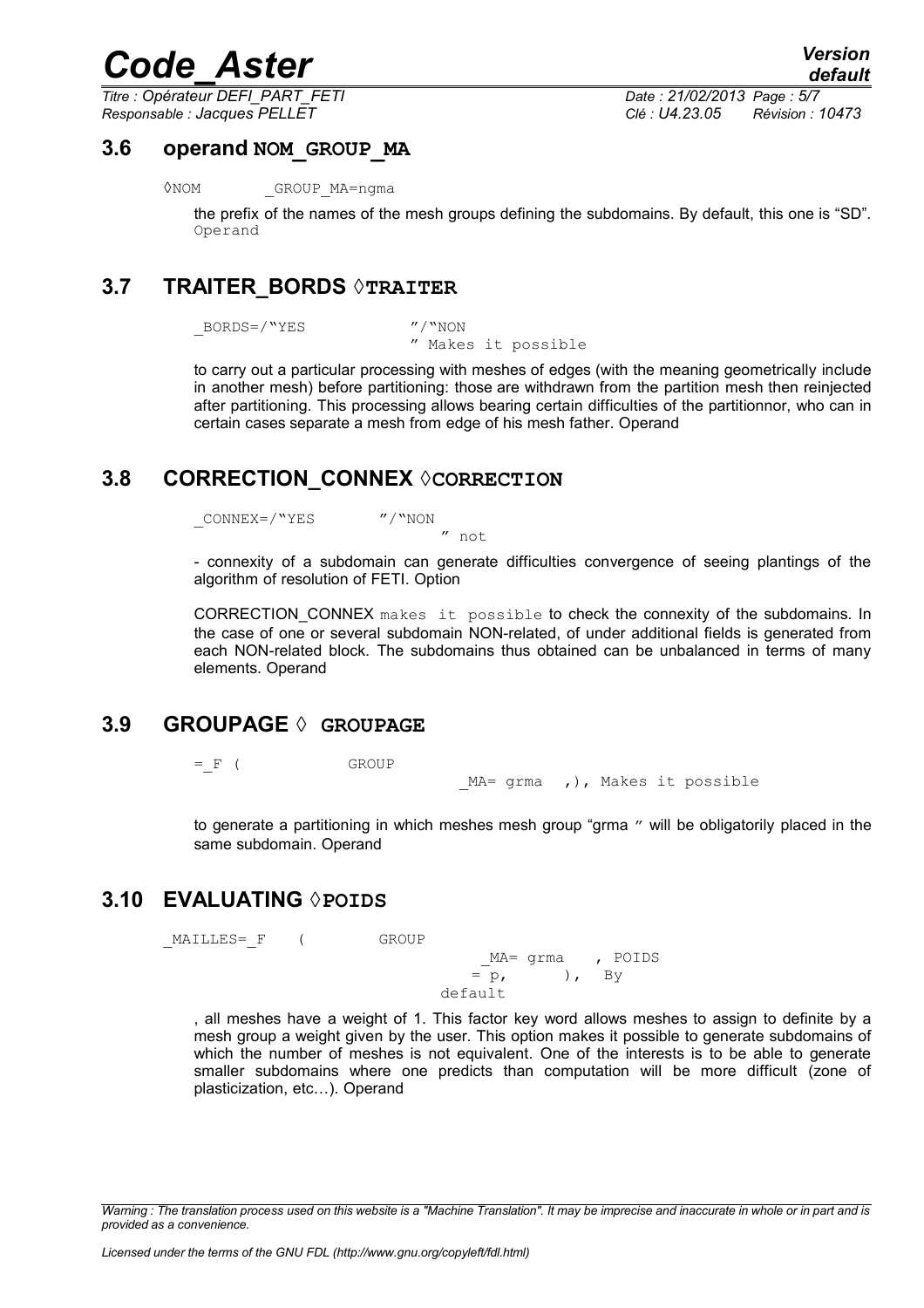#### **3.11 NOM\_GROUP\_MA\_BORD ◊NOM**

\_GROUP\_MA\_BORDS=ngmab [TXM] If

TRAITER BORDS = " $YES"$  (meshes from edges are withdrawn from the partition mesh), this optional key word makes it possible, if it is present, not to reinject meshes edges in the subdomains, but to create other mesh groups containing only meshes edges of each subdomains. The use

of this functionality leads to a SD FETI which  $N$  "is not compatible with FETI solver, and  $N$ " has that a role of graphic checking of edges of the subdomains. Operand

#### **3.12 EXCIT ◊EXCIT**

 $=$   $F$  ( CHARGE

= tank \_meca or char\_cine meca,), List

of the loadings applied to the model. These loadings are necessary for the creation of the data structure SD FETI used in FETI solver. Operand

#### **3.13 INFO Level**

of printing. If: INFO : 2 : times

- computations, the number of meshes
- of edges, the number of meshes
- by subdomains. Example

*Warning : The translation process used on this website is a "Machine Translation". It may be imprecise and inaccurate in whole or in part and is provided as a convenience.*